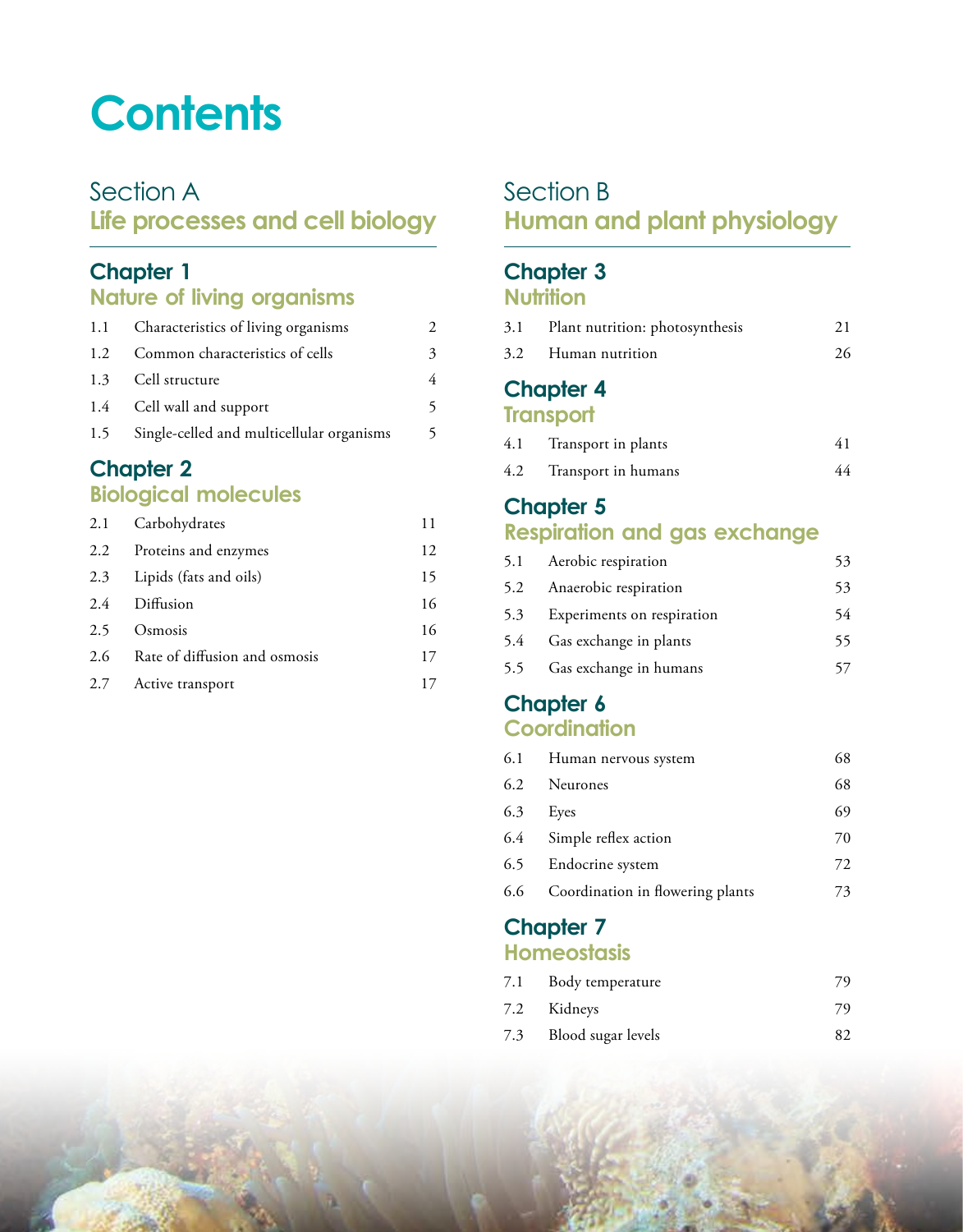# Section C **Variation and evolution**

#### **Chapter 8**

# **Cell division and reproduction**

| 8.1 | Types of cell division                   | 85 |
|-----|------------------------------------------|----|
| 8.2 | <b>Mitosis</b>                           | 86 |
| 8.3 | Meiosis                                  | 87 |
| 8.4 | Asexual reproduction in flowering plants | 88 |
| 8.5 | Sexual reproduction in flowering plants  | 89 |
| 8.6 | Sexual reproduction in humans            | 91 |

# **Chapter 9**

#### **Inheritance and genetic engineering**

| 9.1 | Nucleus, chromosomes, genes and DNA | -100 |
|-----|-------------------------------------|------|
| 9.2 | Monohybrid cross                    | 101  |
| 9.3 | Genetic engineering                 | 104  |
|     | 9.4 Cloning of organisms            | 105  |

## **Chapter 10**

#### **Evolution and variety of living organisms**

| 10.1 Variation                   | 111 |
|----------------------------------|-----|
| 10.2 Evolution                   | 112 |
| 10.3 Selective breeding          | 113 |
| 10.4 Variety of living organisms | 114 |
|                                  |     |

# Section D **Ecology and human**

# **Chapter 11**

### **Ecosystems and human influences**

| 11.1 Organisms in the environment        | 124 |
|------------------------------------------|-----|
| 11.2 Feeding relationships               | 126 |
| 11.3 Cycles within ecosystems            | 129 |
| 11.4 Human influences on the environment | 132 |
|                                          |     |

## **Chapter 12 Food production**

| 12.1 Food production                   | 144 |
|----------------------------------------|-----|
| 12.2 Microorganisms in food production | 147 |

| Practice test             | 153 |
|---------------------------|-----|
| Suggested answers         | 196 |
| Practice test mark scheme | 203 |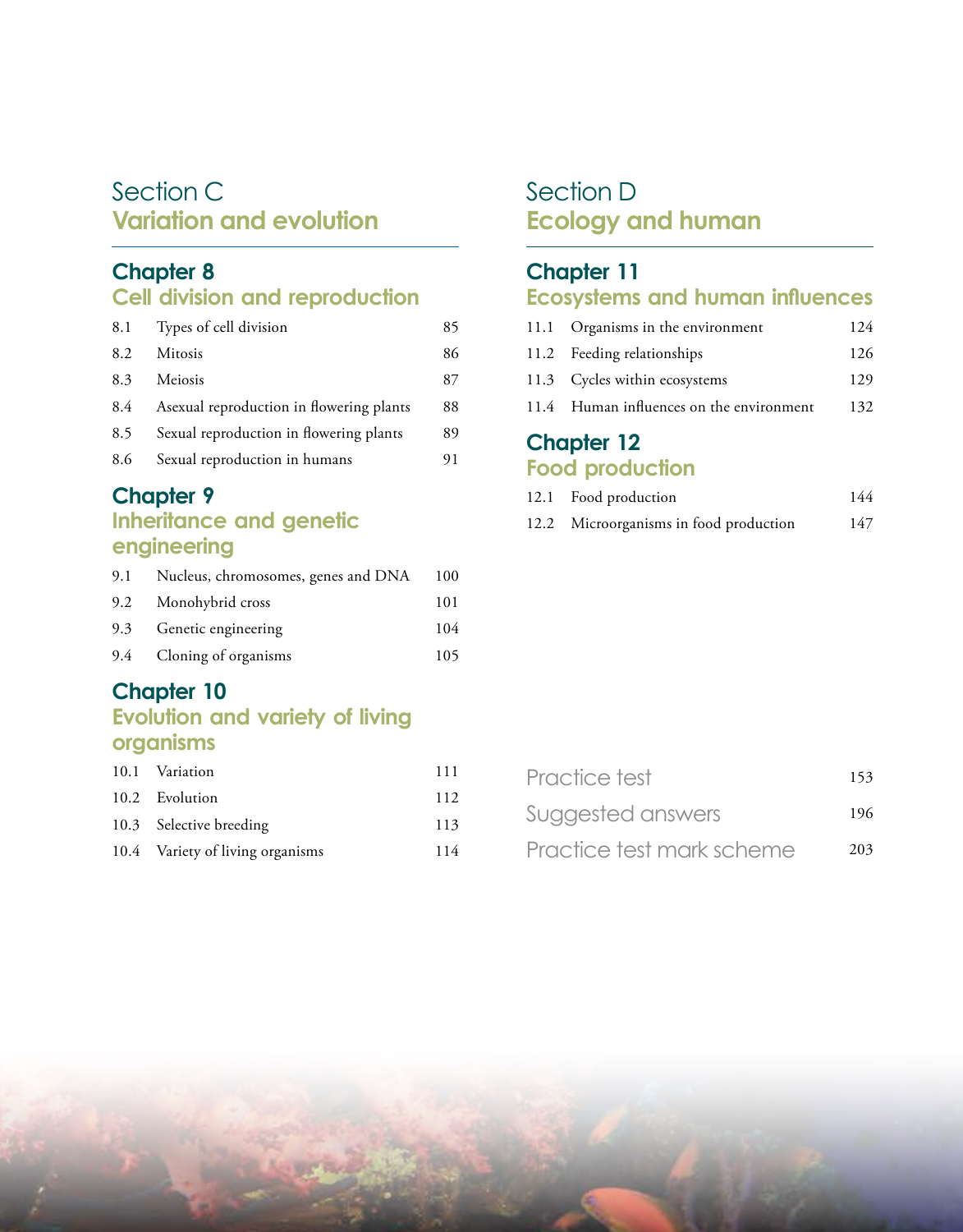# **Chapter 1 Nature of living organisms**

# **1.1 Characteristics of living organisms**

Living organisms share eight basic characteristics:

#### **Nutrition**

Living organisms need to obtain nutrients (e.g. carbohydrates, proteins and vitamins). The nutrients provide them with

- energy
- materials for growth
- substances that allow them to function properly and keep them healthy

Figure 1.1 Living organisms like plants can use sunlight to make their own food. Others need to obtain food, which they digest and absorb nutrients from.





#### **Excretion**

During metabolism (see Section 2.2), living organisms inevitably produce toxic wastes, like urea, carbon dioxide and oxygen. They are removed from the body by different ways during excretion.

#### **Respiration**

Food stores chemical energy, which is released in a process called respiration. The energy released is used for various functions, such as

- movement
- growth
- synthesis of new molecules

#### **Homeostasis**

In order to function properly, living organisms must maintain stable internal conditions. A failure in homeostasis is likely to cause survival problems for an organism.



Figure 1.2 Diabetes mellitus is a disease in which patients fail to maintain a constant blood glucose level. Patients need to monitor their blood glucose level and inject insulin when required.

**hat's more**

Internal conditions that must be controlled in humans include blood glucose level, water content in blood and body temperature.

#### **Sensitivity**

Living organisms can detect and respond to stimuli in their surroundings. Higher organisms have sense organs, such as the nose and eyes, to detect smell and light. Plant roots and stems can detect and grow in certain directions in response to stimuli like light and gravity. This growth response is called tropism.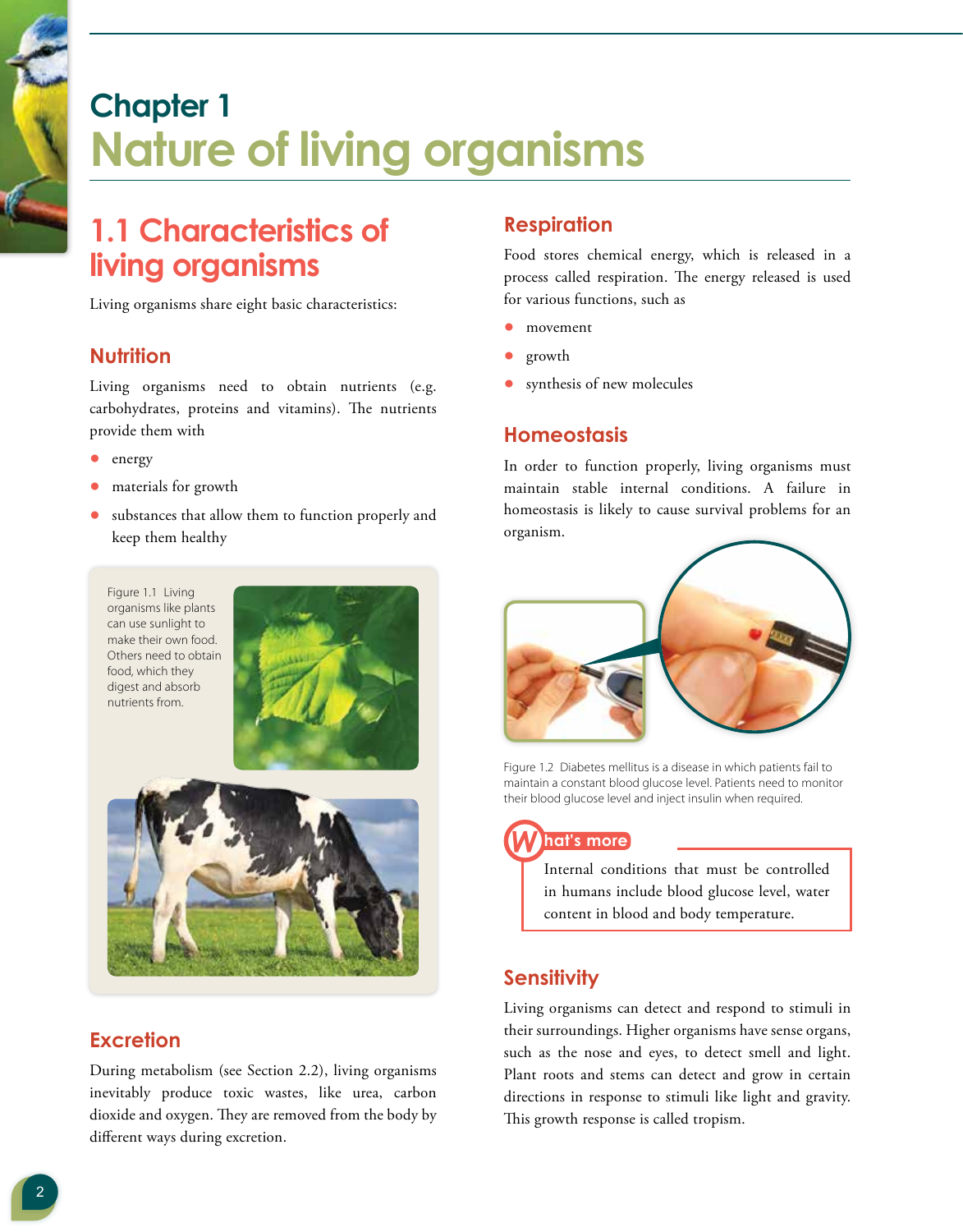

Figure 1.3 Rabbits (left) have a good hearing for detecting predators, while owls (right) have remarkable eyesight for catching prey.

# **hat's more**

A stimulus (plural: stimuli) is any detectable change in the environment.

#### **Movement**

Living organisms can move to various degrees. In mammals, movement is brought about by muscles and bones. Movement in plants is associated with directional growth in response to stimuli, which is generally much slower.

#### **Reproduction**

Reproduction results in an increase in the size of a population. In some living organisms that carry out sexual reproduction, offspring show variations from their parents and from each other. A varied population has a better chance to survive in a changing environment (see Chapter 10).





Sexual reproduction is one of the reasons for variations in a population.

#### **Growth and development**

Living organisms grow and develop by increasing in size, or in the number of cells. In this way, they become better at dealing with their survival needs, such as fighting for food.



# **1.2 Common characteristics of cells**

Cells, rather than biological molecules, are considered the basic units of living organisms. This is because a cell is the smallest unit that can perform all the characteristics of life. Some common characteristics of cells will be discussed in the following section.

#### **All cells have cell membranes**

The cell membrane is a barrier that separates the cell content from the surroundings. It is selectively permeable, only allowing small molecules to pass through. Therefore, it controls the movement of substances into and out of the cell (see Section 2.4).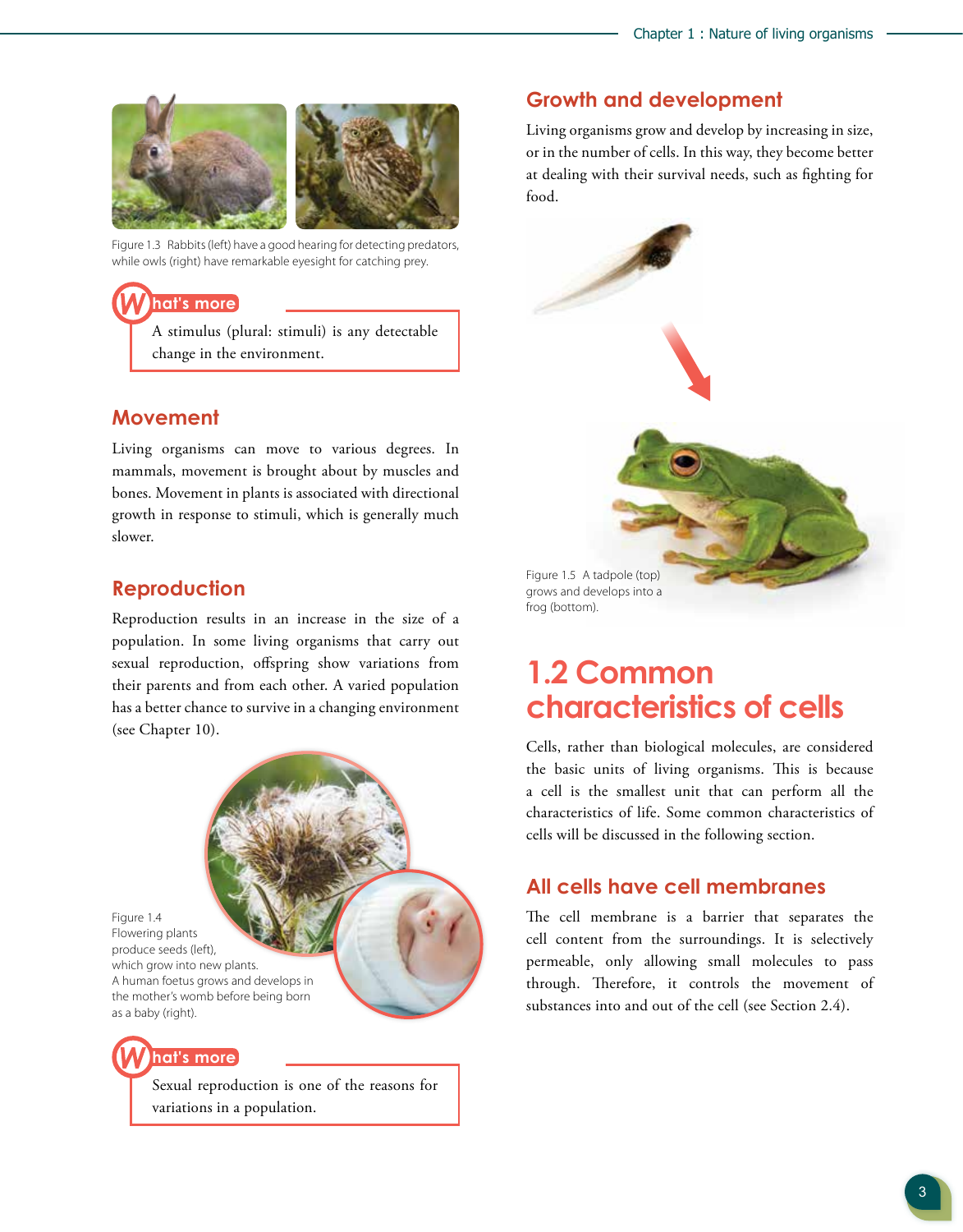

#### **Cells are microscopic**

Cells are usually so small that most of them can only be seen under microscopes. The small size allows a high surface-area-to-volume ratio, which allows them to exchange material with the surroundings efficiently. Figure 1.6 illustrates how the surface-area-to-volume ratio varies with increasing size.

| Surface area (SA) | 6   | 24  | 54  |
|-------------------|-----|-----|-----|
| Volume (V)        | 1   | 8   | 27  |
| SA:V              | 6:1 | 3:1 | 2:1 |

Figure 1.6 How surface-area-to-volume ratio changes with increasing cube size

From time to time, cells need to take in nutrients and remove metabolic waste to the surroundings. As the cell size increases, its metabolic rate and surface area increases too. However, the increase in surface area cannot catch up with the increase in metabolic needs. As a result, overly large cells may face survival problems, e.g. accumulation of toxic waste.







Red blood cell for carrying oxygen in blood

Alveoli in the lungs for gas exchange

Figure 1.7 Modified structures with a high surface-area-to-volume ratio

# **1.3 Cell structure**

Different living organisms consist of cells with different structures. The cell structure of bacteria, animals and plants are shown in Figure 1.8.



Figure 1.8 Structure of a bacterial (top), animal (middle), and plant (bottom) cell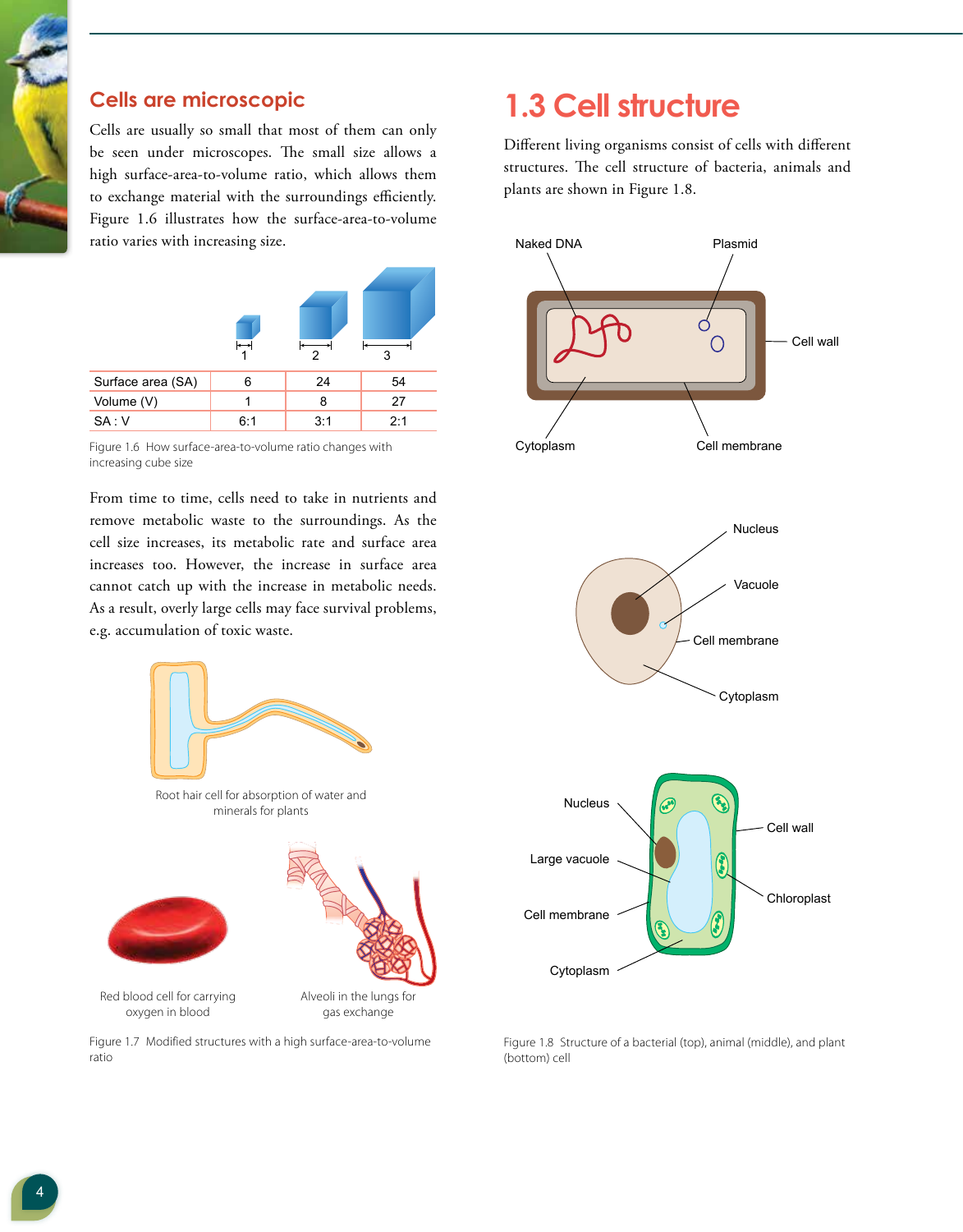|              | <b>Plant</b> cells | Animal cells  |
|--------------|--------------------|---------------|
| Cell wall    | Present            | Absent        |
| Chloroplasts | Present            | Absent        |
| Vacuole      | Large central      | Usually small |

The following table compares plant and animal cells.

Table 1.1 Comparisons of the structure between plant and animal cells

vacuole

Nucleus Present Present

or absent

| <b>Cell structures</b>  | <b>Functions</b>                                                                                                |  |
|-------------------------|-----------------------------------------------------------------------------------------------------------------|--|
| <b>Cell</b><br>membrane | • Controls entry or exit of<br>substances to or from cells                                                      |  |
| Cell wall               | • Maintains cell shape<br>• Prevents the cell from bursting                                                     |  |
| Chloroplast             | • Contains green pigment called<br>chlorophyll, which absorbs light<br>energy for photosynthesis                |  |
| <b>Nucleus</b>          | · Contains genetic materials to<br>instruct cell activities                                                     |  |
| Cytoplasm               | • Contains organelles such as the<br>nucleus and chloroplasts<br>• Allows metabolic reactions to<br>take place  |  |
| Large vacuole           | · Contains cell sap, which stores<br>water and sugars<br>· Maintains the shape of plant<br>cells by turgidity   |  |
| Plasmids                | • Small circular DNA strand,<br>which can be used to transfer<br>genetic materials to other living<br>organisms |  |

Functions of different parts of cells are listed as follows:

Table 1.2 Functions of different cell structures

# **1.4 Cell wall and support**

Upon absorption of water, animal cells may burst, since the cell membrane is too thin for protection. However, plant cells have thick, rigid cell walls, which prevent the cells from bursting. The hydrostatic pressure in plant cells pushes the cell membrane against the cell wall, keeping the cell rigid and erect, or in other words, **turgid**. The turgidity of plant cells maintains the cell shape and also provides support to the plant's body.



Figure 1.9 A plant cell becomes turgid when it absorbs a lot of water (left), while an animal cell bursts due to absence of a cell wall (right).

# **1.5 Single-celled and multicellular organisms**

Some living organisms, like bacteria, are single-celled. They can perform all life functions within one cell.



Figure 1.10 A biofilm formed by one or more types of bacteria. This structure allows the single-celled organisms to survive better, as they cooperate with each other.

Multicellular organism, like animals and plants, consist of more than one cell. The cells in their body are grouped at different levels: tissues, organs and organ systems.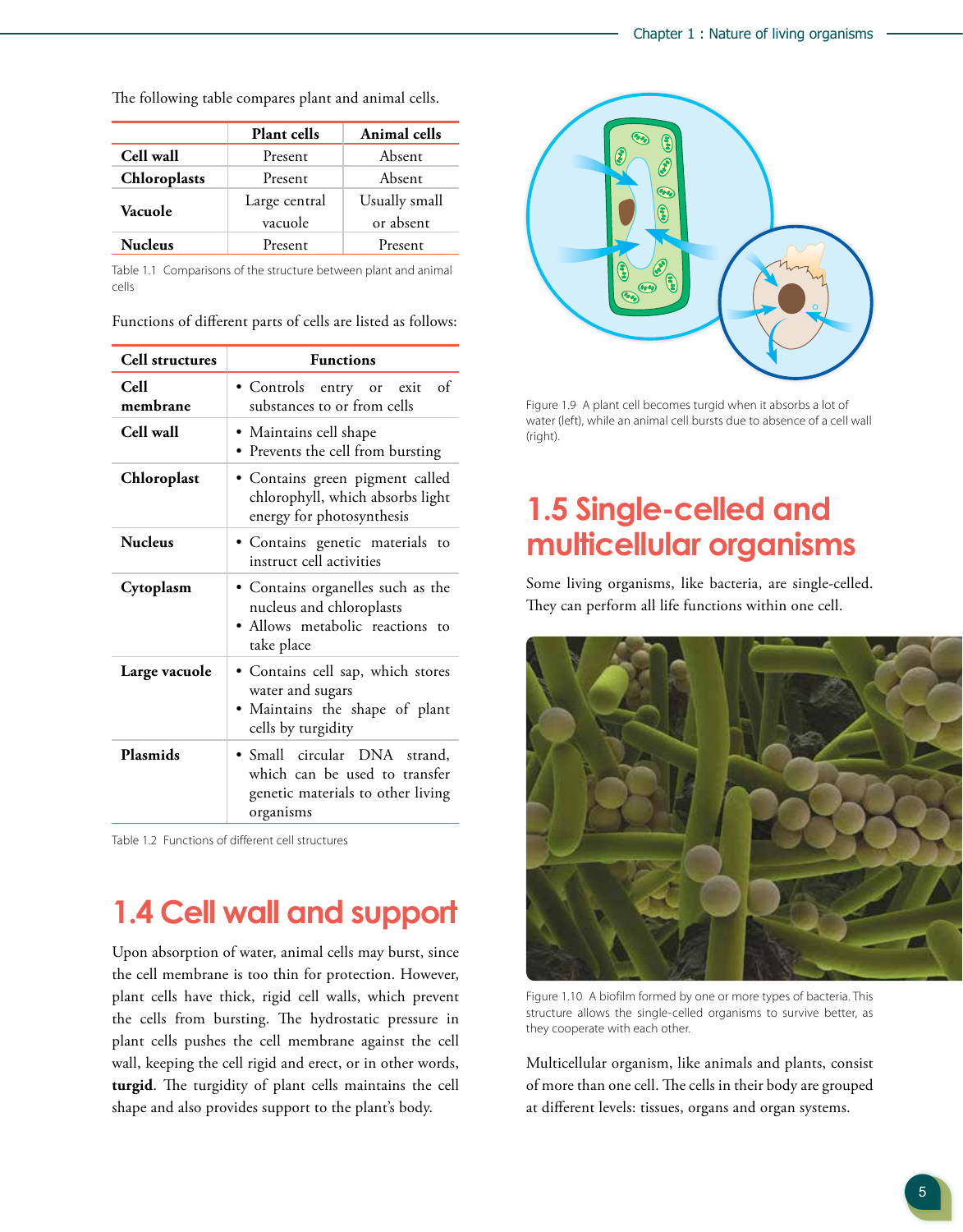

#### *xercise 1*

1. A human removes different wastes from his / her body every day. Put a tick against the material(s) excreted. (2)

Carbon dioxide Indigestible matter Urea

#### *(2 marks)*

#### 2. State the characteristic(s) of living organisms described by the following statements: (8)

| <b>Statement</b>                                | Characteristic(s) |
|-------------------------------------------------|-------------------|
| Plants absorb light for photosynthesis.         |                   |
| Penguins release energy from food to stay warm. |                   |
| The development of root cells in plants.        |                   |
| A hen lays eggs.                                |                   |
| A goal-keeper catches the football in a match.  |                   |
| The maintenance of the blood glucose level.     |                   |

*(8 marks)*

3. Complete the following table by naming the correct process for each description. (5)

| <b>Name of process</b> | <b>Description</b>                        |
|------------------------|-------------------------------------------|
|                        | Removal of metabolic wastes from the body |
|                        | Obtaining food                            |
|                        | Maintaining constant internal conditions  |
|                        | Getting energy from food                  |
|                        | Producing offspring                       |

*(5 marks)*